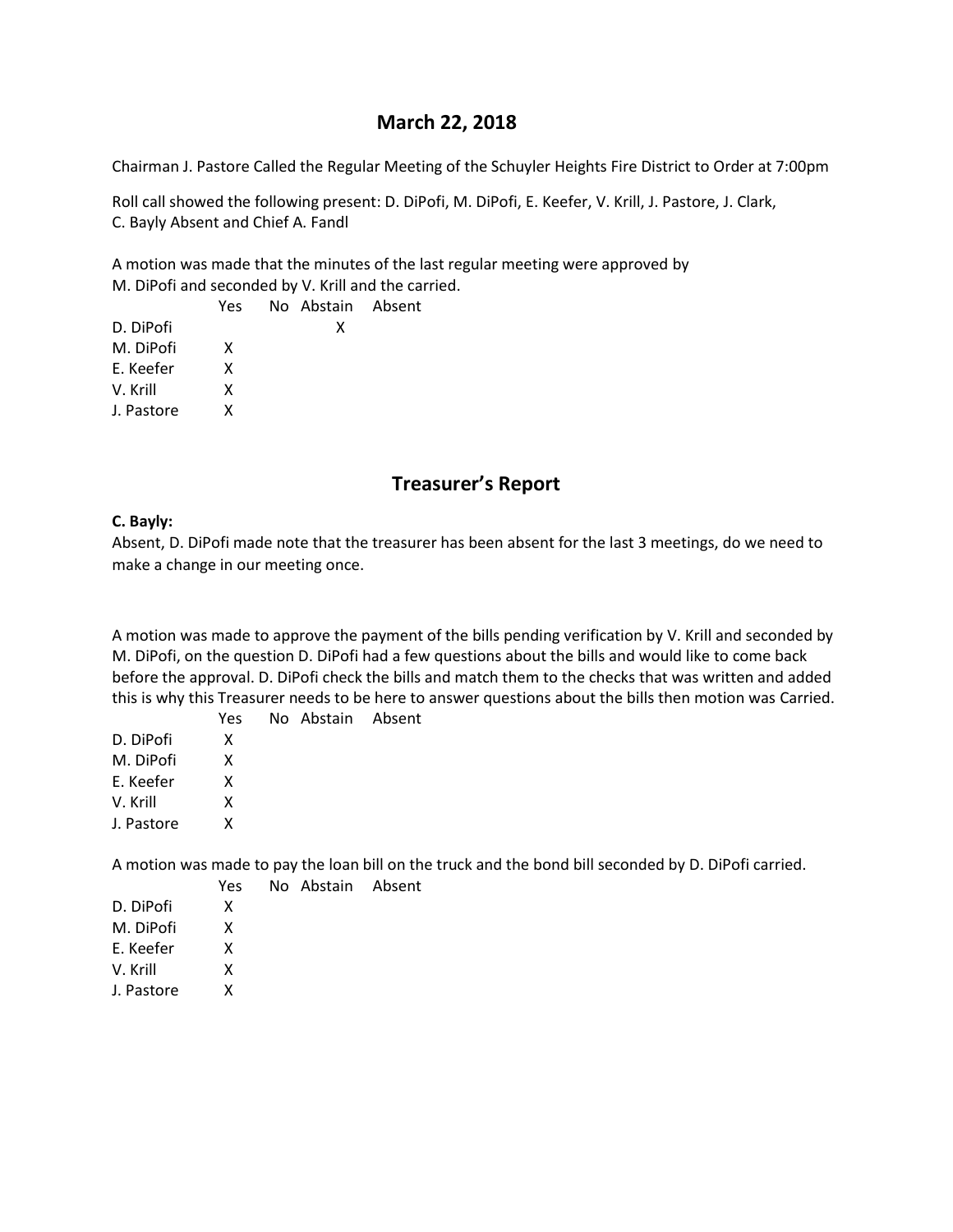### **OLD BUSINESS**

None

### **PROJECT**

#### **849 1st Street Watervliet, NY 12189**

E-mail from J. Clark about the property across the street, He read the email mail and a short discussion followed.

## **NEW BUSINESS**

We received a letter from the fire company stating at the special election held March 8, 2018, Jonathan Dudley was elected to the position of first assistant chief, Letter on file.

A motion was made by D. DiPofi to approve Jonathan Dudley as first assistant chief seconded by M. DiPofi carried.

|            | Yes |   | No Abstain Absent |  |
|------------|-----|---|-------------------|--|
| D. DiPofi  | x   |   |                   |  |
| M. DiPofi  | X   |   |                   |  |
| E. Keefer  |     | x |                   |  |
| V. Krill   |     | x |                   |  |
| J. Pastore | x   |   |                   |  |

We received a letter from the fire company requesting the use of apparatus for funerals, Santa in the District (December), fire truck rides for open house, in parades such as Maplewood Memorial, City of Watervliet parade, Immaculate Heart of Mary Bizarre, HVVFA parade, Watervliet Little League parade plus any other parades that might come up, letter on file

A motion was made by M. DiPofi to use the apparatus as stated in the letter seconded by V. Krill and carried.

|            | Yes | No Abstain Absent |  |
|------------|-----|-------------------|--|
| D. DiPofi  | x   |                   |  |
| M. DiPofi  | x   |                   |  |
| E. Keefer  | x   |                   |  |
| V. Krill   | x   |                   |  |
| J. Pastore | x   |                   |  |

We received a notice from Wealth Management that David Rogers was named best in the state wealth advisor information only.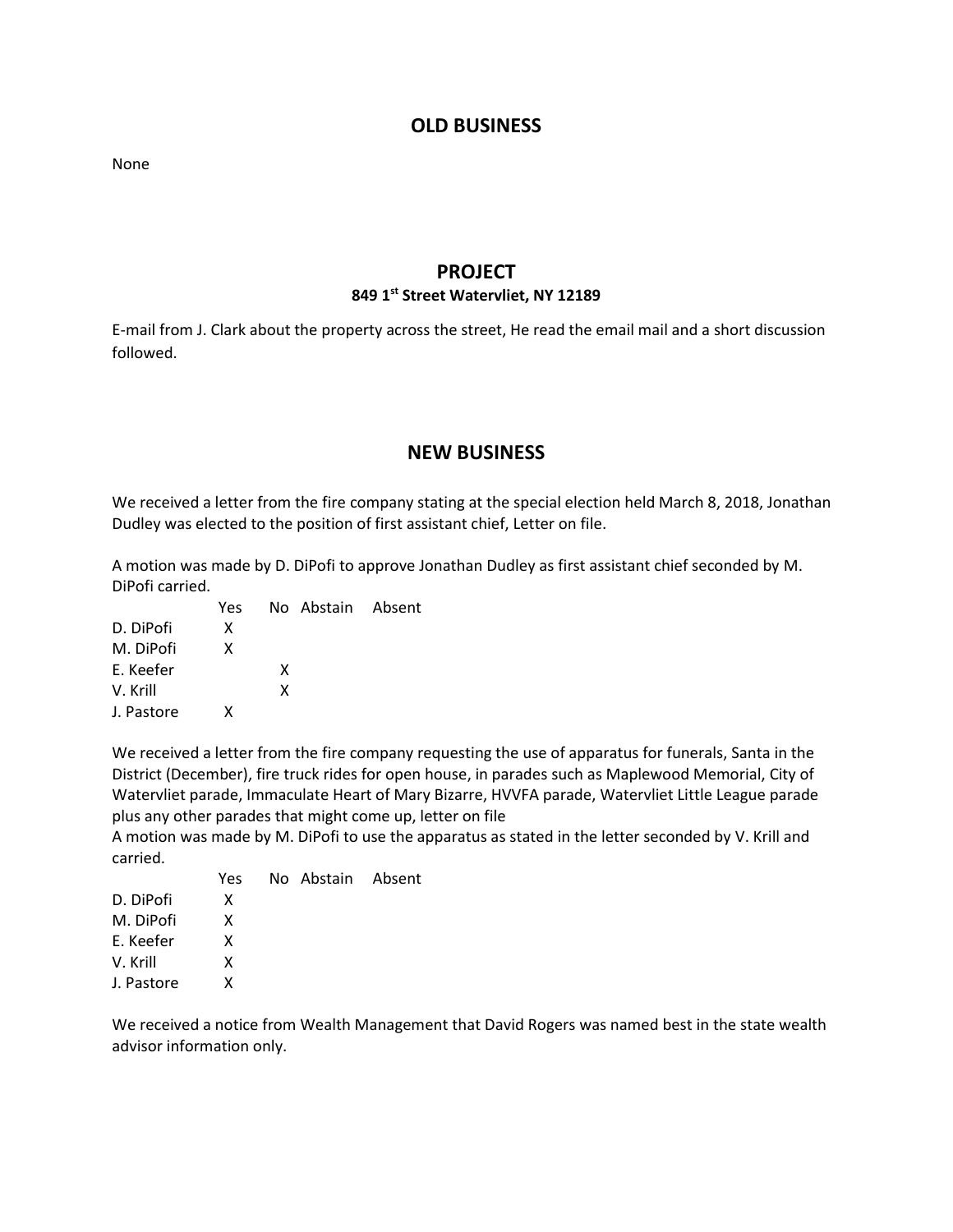I received a letter from Lexis Nexis that the 2018 edition of New York State fire law books are out at the cost of \$42 each. We have ordered 3 books in the pass.

A motion was made by v. Krill to purchase 3 books seconded by M. DiPofi Carrie

|           | Yes | No Abstain Absent |  |
|-----------|-----|-------------------|--|
| D. DiPofi |     |                   |  |

M. DiPofi X

E. Keefer X

V. Krill X

J. Pastore X

Diamond Data came in and check our power supply at no cost and sent a quote for \$327 to repair, quote on file.

A motion was made by D. DiPofi to have repair done seconded by M. DiPofi carried

|            | Yes. | No Abstain Absent |  |
|------------|------|-------------------|--|
| D. DiPofi  | x    |                   |  |
| M. DiPofi  | x    |                   |  |
| E. Keefer  | x    |                   |  |
| V. Krill   | x    |                   |  |
| J. Pastore | x    |                   |  |

NFPA membership renewal form is been received for the amount \$315 for a two-year membership form on file.

A motion was made by M. DiPofi renew the NFPA membership seconded by D. DiPofi carried.

| Yes. |  |                   |
|------|--|-------------------|
| x    |  |                   |
| x    |  |                   |
| x    |  |                   |
| x    |  |                   |
| x    |  |                   |
|      |  | No Abstain Absent |

Paperwork on the Developers Escrow Account refund balance of \$2009.50 has been put on file, informational only.

We got a two quote from Albany IT, One - for a GS1900-24HP Switch for \$418.99 Second – for 3 Microsoft Office 2016 Standard for \$219.99 each Total of \$659.97

We made a phone conference with Andrew Jensen about the quotes to clarify a few questions the board had, questions was answered would satisfaction.

A motion was made by M. DiPofi to purchase the 2 items seconded by V. Krill and carried.

|            | Yes | No Abstain Absent |  |
|------------|-----|-------------------|--|
| D. DiPofi  | x   |                   |  |
| M. DiPofi  | x   |                   |  |
| E. Keefer  | x   |                   |  |
| V. Krill   | x   |                   |  |
| J. Pastore | x   |                   |  |
|            |     |                   |  |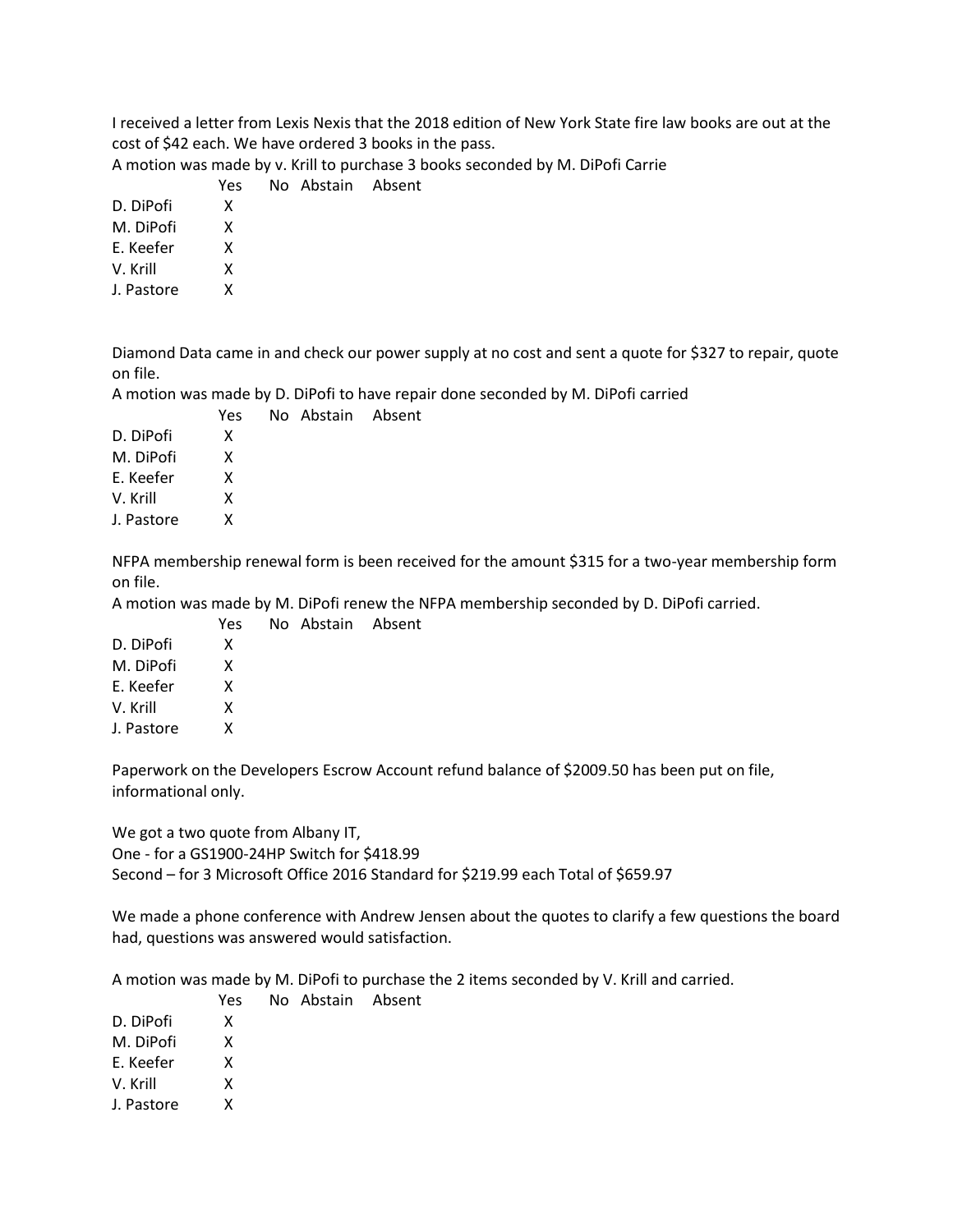# **CHIEF'S REPORT**

#### **See report on file:**

Chief A Fandl elaborated on his report about the latter testing and the reason why they did the annual this year on the latter, the reasoning was because of the weather when they put the chemicals on the latter the wind kept blowing it off. So the 5 year test will be done next year. For the New York State flammable and combustible liquid course we have about 21 people who signed up from our department with the possibility of some from other departments. I would like to have some food, water and soda available and the other departments will pitch in money for their members.

A motion was made by D. DiPofi for \$500 and return what isn't used seconded by M. DiPofi and carried.

 Yes No Abstain Absent D. DiPofi X M. DiPofi X E. Keefer X V. Krill X J. Pastore X

## **REPORTS**

#### **V. Krill:**

I have handed out to the board the quotes from Cedar tree properties. A short discussion followed about the quotes and how things did not add up.

A motion by M. DiPofi to tabled till next month seconded by D. DiPofi and carried.

|            | Yes | No Abstain Absent |  |
|------------|-----|-------------------|--|
| D. DiPofi  | x   |                   |  |
| M. DiPofi  | x   |                   |  |
| F. Keefer  | x   |                   |  |
| V. Krill   |     | x                 |  |
| J. Pastore | x   |                   |  |

#### **M. DiPofi:**

The only thing I have is that the shower leak has been stopped for now till the parts come in and the dishwasher will be looked at when he comes back.

#### **D. DiPofi:**

Nothing at this Time

#### **E. Keefer:**

Nothing at this Time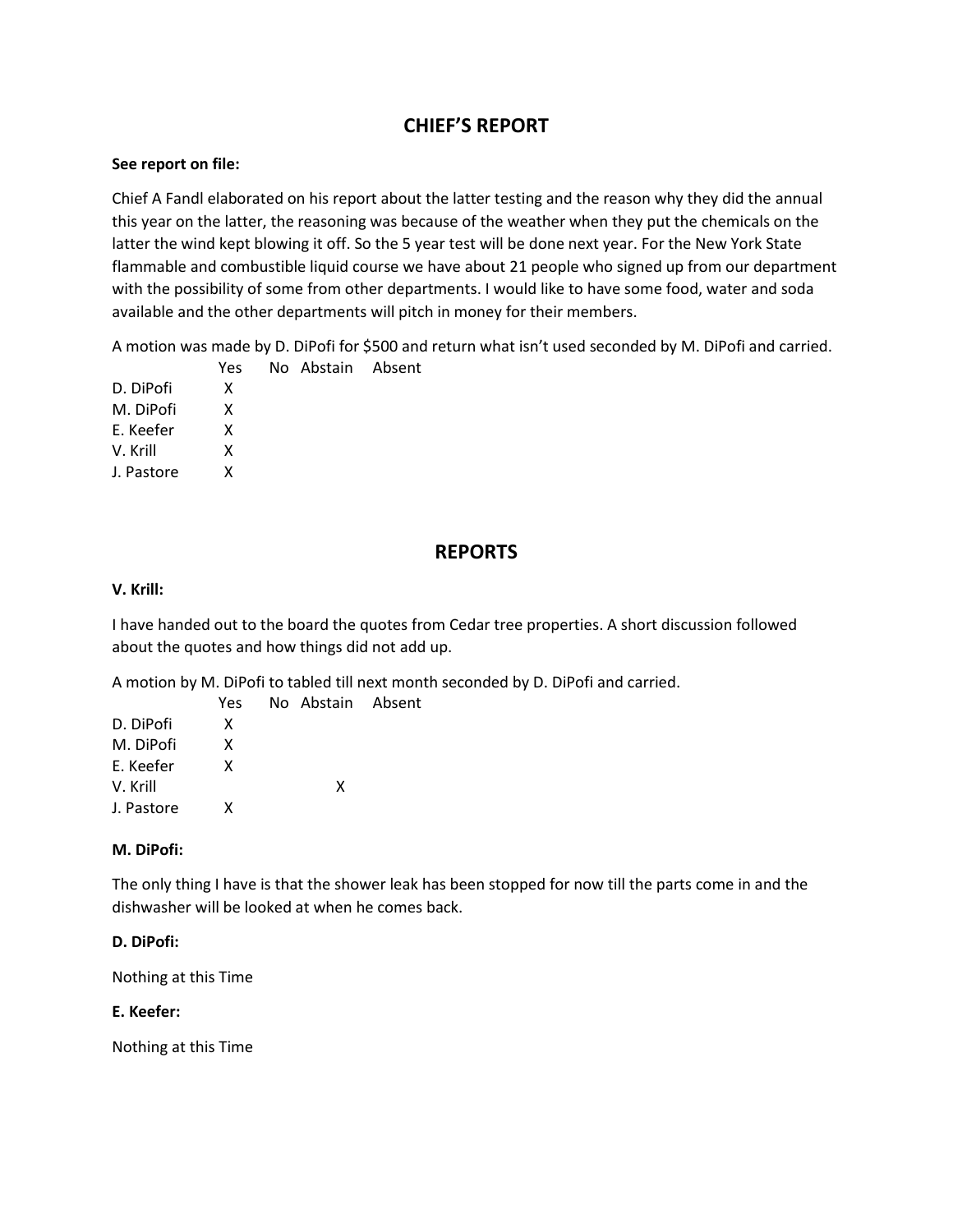#### **J. Pastore:**

I would like to say we need to get unity back in this department and get along, and there is a need to get the trucks off the floor. First assistant chief J. Dudley said thank you for saying that it is the first time I have heard that being said.

The new credit card is being processed.

No Abstain Absent

I would like to make a motion to have M. DiPofi signing the checks seconded by V. Krill and carried

|            | Yes |
|------------|-----|
| D. DiPofi  | x   |
| M. DiPofi  | x   |
| E. Keefer  | x   |
| V. Krill   | x   |
| J. Pastore | x   |
|            |     |

We have monitors, computers, and a printer from the chief's office and would like to offer them to the company. D. DiPofi stated she is the surplus officer and would like E. Keefer to send a letter to the company making that offer.

I would like to welcome Brian Carey back.

I was just wondering when the key fob on red alert will be up and running. First Assistant Chief J. Dudley was willing to set up a committee and get going.

A motion was made by M. DiPofi for him to do that seconded by D. DiPofi Carrie.

| Yes |  |                   |
|-----|--|-------------------|
| x   |  |                   |
| x   |  |                   |
| x   |  |                   |
| x   |  |                   |
| x   |  |                   |
|     |  | No Abstain Absent |

#### **J. Clark:**

LOSAP will be coming down soon the 30 days post the requirements has been up and we can finish signing the paperwork and send them in.

The auditors will get back with us to do to finish the 2016 audit and start the 2017. I will start working on a contract as I have done in the past

I have made aware to the board by email the courtesy letter that I received from the town about discharging water on Mahogany Drive and was please that Chief A. Fandl took care of the problem right away if any other developments come up I will inform the board.

#### **John DiPofi:**

Made a comment that he was glad the board made the decision to accept J. Dudley in as First Assistant Chief.